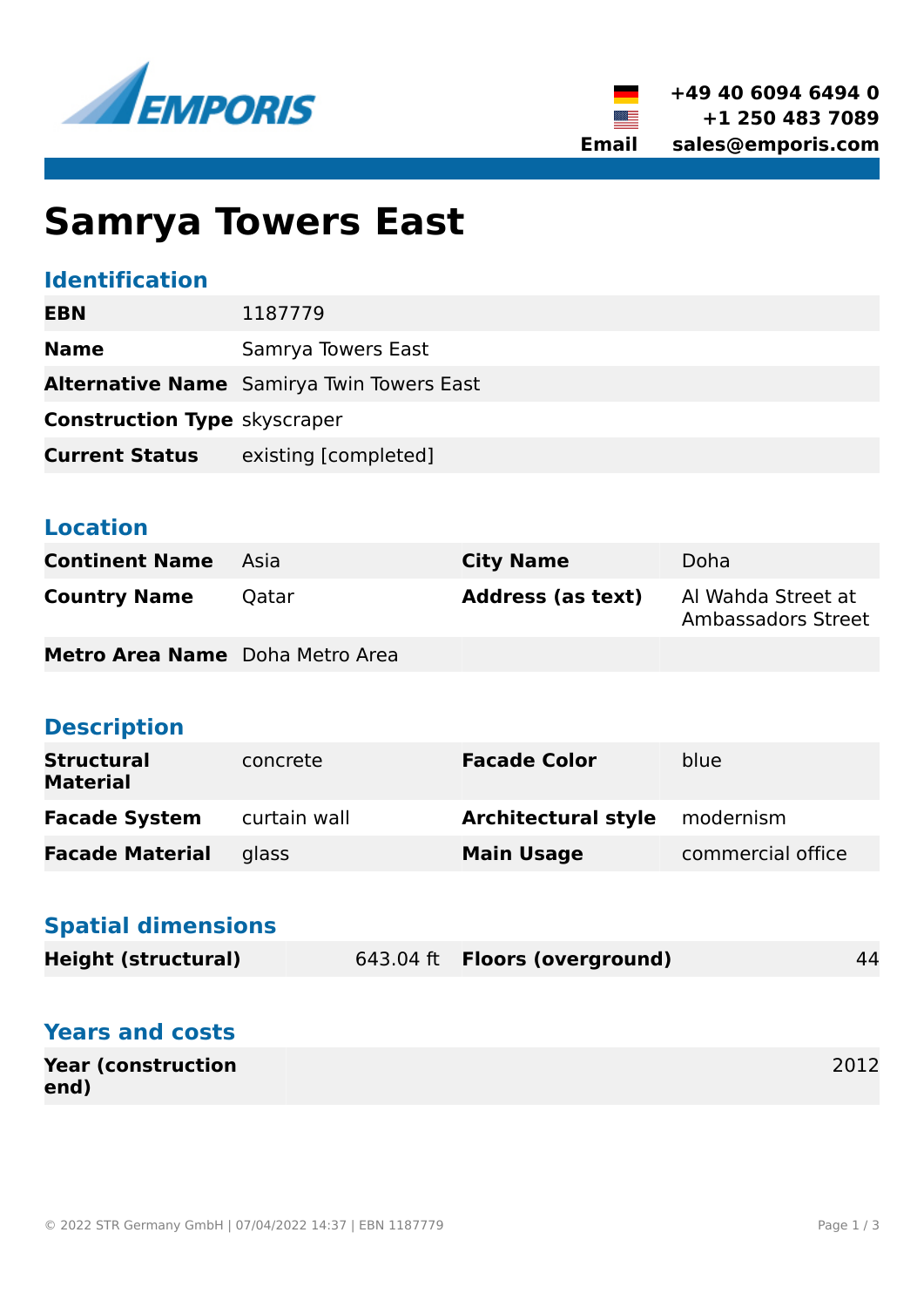

# **Involved companies**

*Architect....................................................................................................................* **MZ & Partners**

P.O. Box 5785 Doha Qatar

Phone +974 43 63 813 4 Fax +974 43 63 812 Email info@mzandpartners.com

#### **Additional company data available for this building**

| <b>Developer</b>       |              | <b>Buy full PDF General Contractor</b> | Buy full PDF |
|------------------------|--------------|----------------------------------------|--------------|
| <b>Facade Supplier</b> | Buy full PDF |                                        |              |

# **Need additional information? Contact us now!**

Phone **+49 40 6094 6494 0** Phone **+1 250 483 7089** Email **<sales@emporis.com>**

Hamburg 09:00 am - 07:00 pm New York 03:00 am - 01:00 pm Tokyo 04:00 pm - 02:00 am